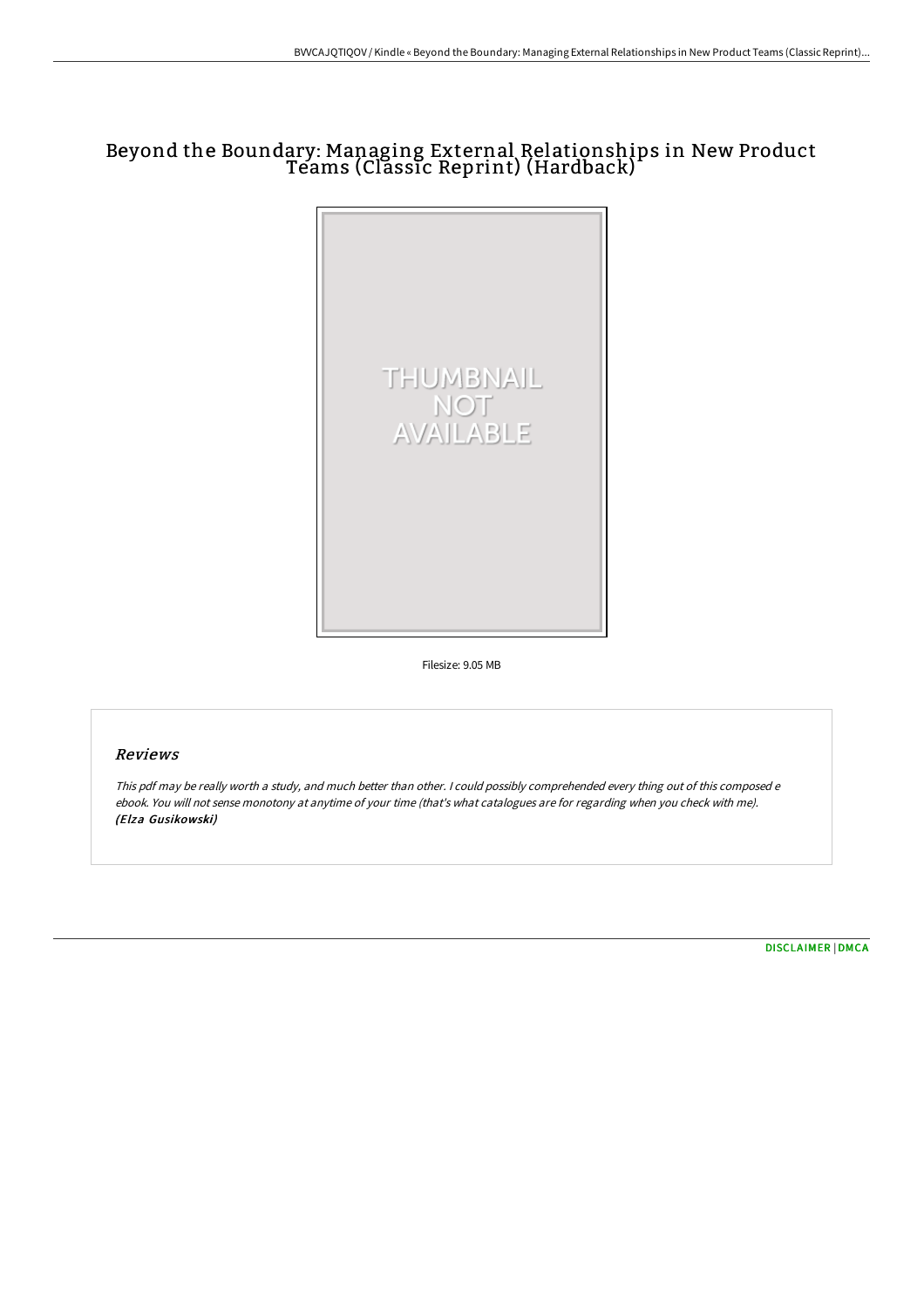### BEYOND THE BOUNDARY: MANAGING EXTERNAL RELATIONSHIPS IN NEW PRODUCT TEAMS (CLASSIC REPRINT) (HARDBACK)



Forgotten Books, 2017. Hardback. Condition: New. Language: English . Brand New Book \*\*\*\*\* Print on Demand \*\*\*\*\*. Excerpt from Beyond the Boundary: Managing External Relationships in New Product Teams It is unfortunate that, at the very time research on group process is on the wane, the use of groups in organizations is increasing (Goodstein Dovico, 1979). Tasks that once were performed by individuals are assigned increasingly to groups, because the tasks are complex, and producing results requires combining information and expertise from diverse sources. The group literature that does exist focuses primarily on internal group processes such as decision making and problem solving, on groups engaged in simple tasks, and on cross-sectional data. This orientation does not fit the reality of organizational task groups, managing external as well as internal processes, that is the focus of this paper. The basic assertion of this paper is that the management of external relationships (henceforth called boundary management) is a critical predictor of team effectiveness. This is particularly true of a team that must engage in exchange relationships with many other actors both inside and outside the organization, in order to obtain information and resources (Spread, 1984). Boundary management is essential for a team that does not control all the critical resources needed to accomplish its task. Applying the resource dependency perspective (Pfefer Salancik, 1978) such a team is not autonomous but rather constrained by a network of interdependencies with other parts of the organization and the external environment. This interdependence, when coupled with uncertainty about what actions those other parts of the organization will take, leads to uncertainty about the survival and success of the focal team. Therefore, a team must take action to manage external interdependencies. These actions lead to new patterns of dependence and interdependence that require ongoing boundary management...

 $\mathbb{R}$ Read Beyond the Boundary: Managing External [Relationships](http://techno-pub.tech/beyond-the-boundary-managing-external-relationsh.html) in New Product Teams (Classic Reprint) (Hardback) Online

 $\Rightarrow$ Download PDF Beyond the Boundary: Managing External [Relationships](http://techno-pub.tech/beyond-the-boundary-managing-external-relationsh.html) in New Product Teams (Classic Reprint) (Hardback)